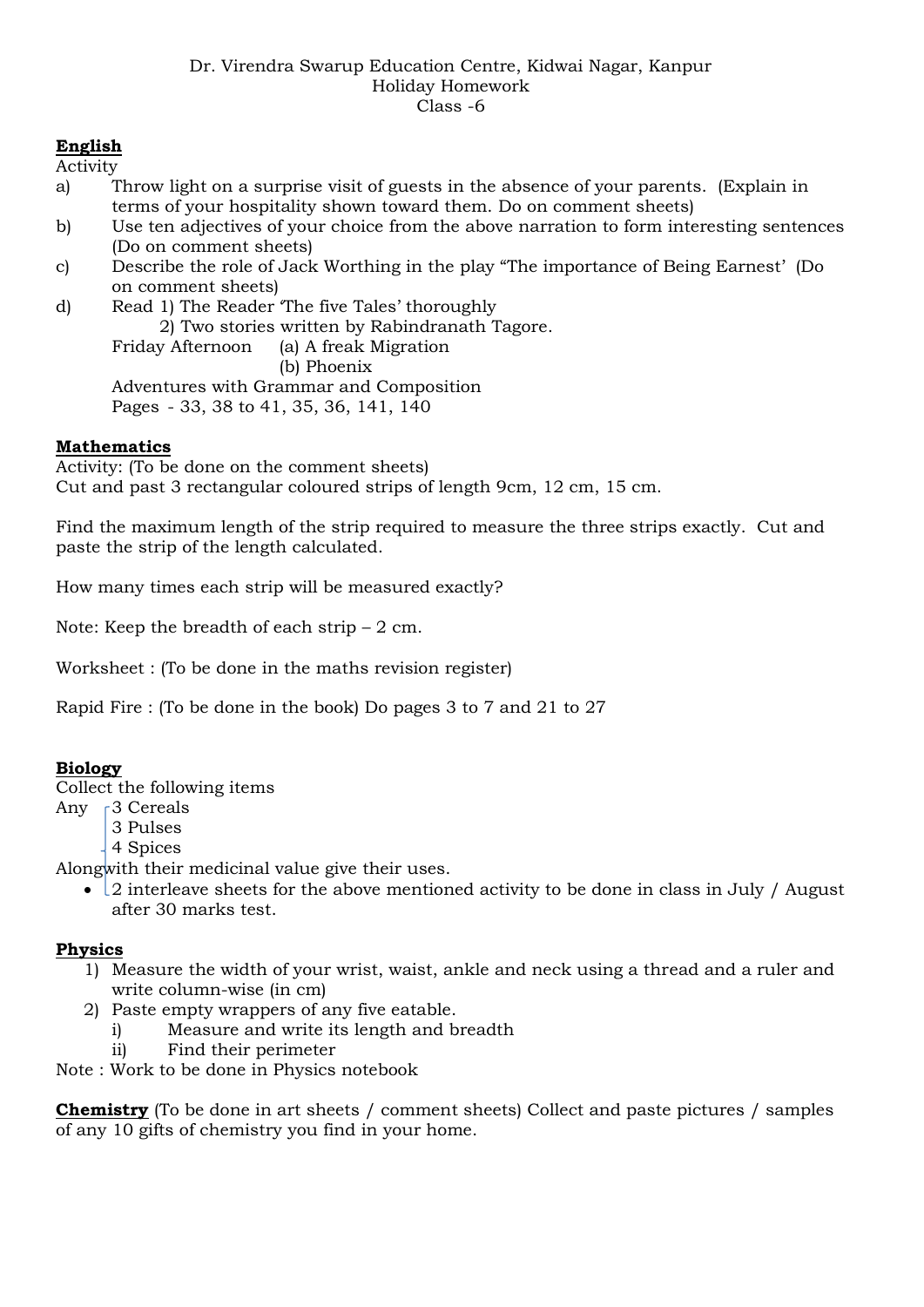#### **History**

(Activity to be done in class. Collect materials for making 'Canopic Jar' Use waste materials like paper rolls, round bottles, coloured sheets and decorative items for making the craft item.

## **हििंदी साहित्य –**

# **" विद्यार्थी जो चािे करके हदखा सकता िै | "**

इंटरनेट या समाचार पत्र की सहायता सेऐसे कोई चार समाचारों की कटटंग एकत्रत्रत कीजिए जिनमें विद्यार्थियों ने दूसरों की सुख-सुविधा को ध्यान में रखते हुए कोई नेक काम किया हो | पाठ- चंदना का स्कूल में दी गई समाचार-पत्र की कटिंग से आप सहायता ले सकते हैं | अंत में उपर्युक्त कथन पर एक अनुच्छेद भी लिखिए |

निर्देश- उपर्युक्त कार्य हिंदी साहित्य की नोट बुक में किया जाएगा |

**हििंदी भाषा –**

अपने विचारों की दुनिया में सभी को ले चलने के इस सुनहरे अवसर का पूरा लाभ उठाने के लिए एक ऐसी कहानी या कविता लिखिए जो कि ईमानदारी, मानवता और सत्यता पर आधारित हो | कहानी में ज्यादा से ज्यादा मुहावरे या लोकोक्तियों का प्रयोग करके कहानी को प्रभावशाली बनाएं | कविता में लय व तुकबंदी का ध्यान रखते हुए तत्सम शब्दों का प्रयोग करते हुए कविता लिखने का प्रयास करें |

निर्देश- उपर्युक्त कार्य एक A4 रंगीन शीट पर करके अंत में अपना नाम ,कक्षा और वर्ग अवश्य लिखें |

Note \* Children to do 10 pages of English and Hindi handwriting each.

• Holiday homework may be marked.

## **MATHEMATICS-WORKSHEET**

## **To be done in the Maths revision register.**

- 1) Mrs. Pinto has a pencil manufacturing factory. In one year, factory produces 3,45,68,799 pencils and in the next year 3,76,35,628 pencils. What would be the approximate production of pencils in both the years?
- 2) Write the sum and the difference of the place value and the face value of 8 in the number 998,567,320.
- 3) Write the greatest number of 8 digits with 5 different digits having 5 in the millions place.
- 4) Form the smallest and the largest 7-digit number using the digits 2, 0, 6, 9, 7 and 3 when only one digit is allowed to repeat itself only once.
- 5) Write all the Twin primes between 40 and 70.
- 6) Write the first three common multiples of 8, 12, 16 and 30.
- 7) Check the divisibility of 44,352 by 4, 6, 7 and 11.
- 8) Calculate the HCF by long division method: a) 714, 1666, 3570 b) 448, 960, 2190
- 9) Find the smallest number which is exactly divisible by 144, 128, 120, when 15 is added to it.